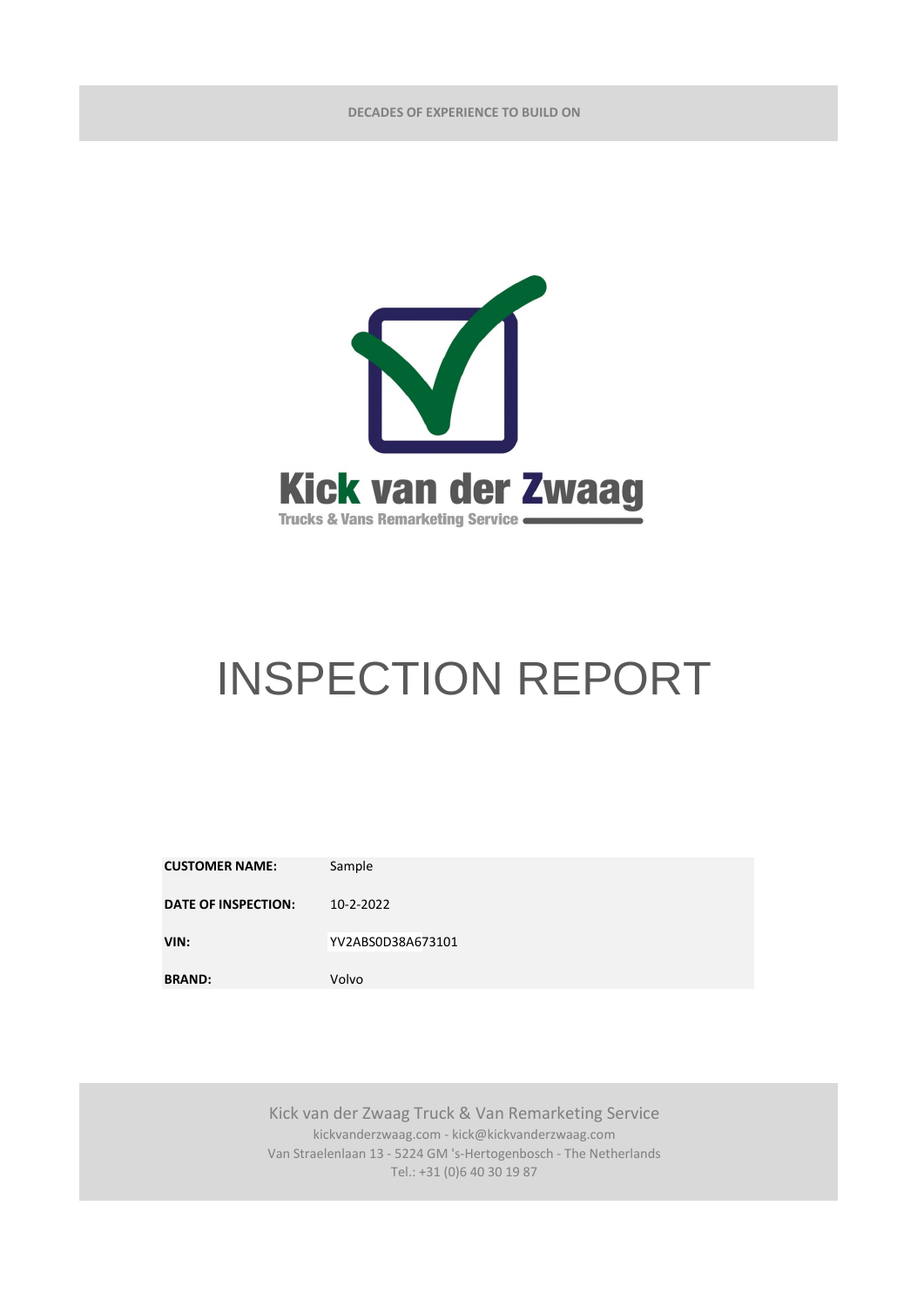Dear customer,

It is with the greatest pleasure that I have inspected the vehicle concerned for you. In this report you will find all the details I have examined during my 2,5 hours check. I will send you the photos and the video separately.

As a lot of the information contains technical elements, I can imagine not all words used will be understood by people who do not work in the commercial vehicle sector on a daily basis.

Therefore, please do not hesitate to contact me if you have questions on details or whatsoever.

I am there to support you and minimize your risks.

## Best regards,



Kick van der Zwaag

PS I am very proud of my Google reviews. Plase leave yours on my Google account!

I would be delighted if you visit my website: https://kickvanderzwaag.com



Thank you for your confidence in my service We hope to work for you again any time soon! Should you have any suggestion to improve my service, please do not hesitate to contact me!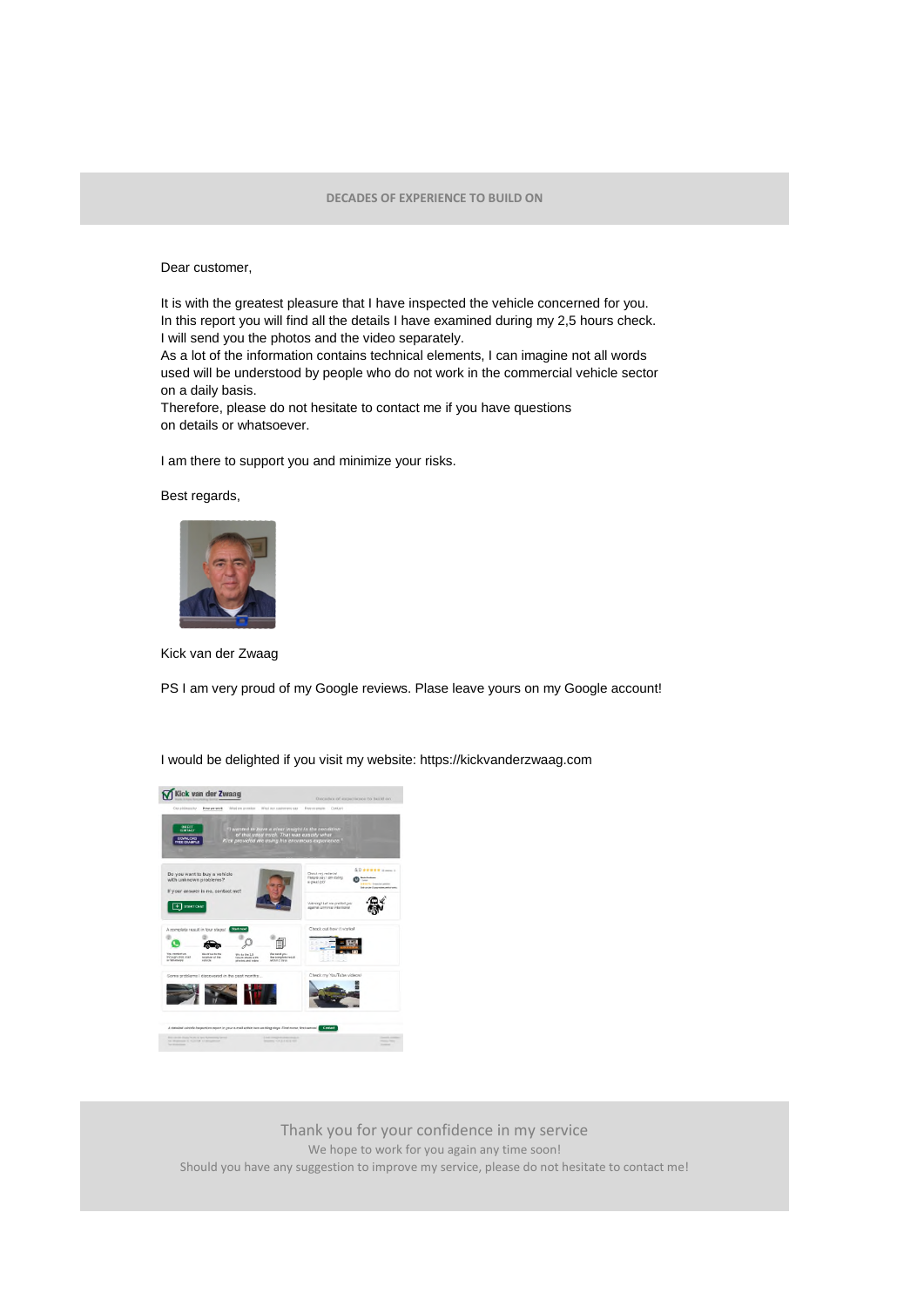

| Client:                                                                                                                                                                                                      | Sample                      |                           |                                |                         | <b>KW</b><br>Euro                       |  |  |
|--------------------------------------------------------------------------------------------------------------------------------------------------------------------------------------------------------------|-----------------------------|---------------------------|--------------------------------|-------------------------|-----------------------------------------|--|--|
| Date:                                                                                                                                                                                                        | 10-2-2022                   |                           |                                | Engine:                 | 368                                     |  |  |
| Seller:                                                                                                                                                                                                      | Sample                      |                           |                                | Gearbox:                | Manual                                  |  |  |
| V.I.N:                                                                                                                                                                                                       | YV2ABS0D38A673101           |                           |                                | Cab:                    | Sleeper Cab High                        |  |  |
| <b>Brand</b>                                                                                                                                                                                                 | Volvo                       |                           |                                |                         |                                         |  |  |
| Type:                                                                                                                                                                                                        | Tractor                     |                           |                                |                         |                                         |  |  |
| Configuration                                                                                                                                                                                                | $8*4$                       |                           |                                |                         |                                         |  |  |
| Tacho show:                                                                                                                                                                                                  | 552.183                     | Advertsmed say 900,000 KM |                                |                         |                                         |  |  |
| <b>Working Hours:</b>                                                                                                                                                                                        |                             |                           |                                |                         |                                         |  |  |
| Date 1st Registration:                                                                                                                                                                                       | 20-11-2008                  |                           |                                |                         |                                         |  |  |
| <b>Country of Registration:</b>                                                                                                                                                                              | Romania                     |                           |                                |                         |                                         |  |  |
| <b>Papers Complete:</b>                                                                                                                                                                                      | Yes                         |                           |                                |                         |                                         |  |  |
|                                                                                                                                                                                                              |                             |                           |                                |                         |                                         |  |  |
|                                                                                                                                                                                                              | Suspension                  | <b>Steering</b>           | <b>Driven</b>                  | <b>Type off Axle</b>    | <b>Tyre condition</b>                   |  |  |
| Axle 1:                                                                                                                                                                                                      | Parabool                    | Yes                       | No                             |                         | 30%                                     |  |  |
| Axle 2:                                                                                                                                                                                                      | Air                         | Yes                       | No                             | Liftable and Steer 30 % |                                         |  |  |
| Axle 3:                                                                                                                                                                                                      | Air                         | No                        | Yes                            | Hubreduction            | 30%                                     |  |  |
| Axle 4:                                                                                                                                                                                                      | Air                         | No                        | Yes                            | Hubreduction            | 30%                                     |  |  |
| Axle 5:                                                                                                                                                                                                      |                             |                           |                                |                         |                                         |  |  |
|                                                                                                                                                                                                              |                             |                           |                                |                         |                                         |  |  |
|                                                                                                                                                                                                              | <b>Functioning normally</b> | <b>Oil Leaks</b>          | <b>Reparation is necessary</b> |                         |                                         |  |  |
| Engine:                                                                                                                                                                                                      | <b>Yes</b>                  | <b>Yes</b>                | <b>Yes</b>                     |                         |                                         |  |  |
| <b>Gear Box:</b>                                                                                                                                                                                             | Yes                         | No                        | No                             |                         |                                         |  |  |
| Axle,s:                                                                                                                                                                                                      | Yes                         | No                        | No                             |                         |                                         |  |  |
| <b>Brakes:</b>                                                                                                                                                                                               | <b>No</b>                   |                           | <b>Yes</b>                     |                         | the brakes are rusted and won't release |  |  |
| Extra 1:                                                                                                                                                                                                     | Aircondition                |                           |                                |                         |                                         |  |  |
| Extra 2:                                                                                                                                                                                                     | Retarder                    |                           |                                |                         |                                         |  |  |
| Extra 3:                                                                                                                                                                                                     | 5th wheel                   |                           |                                |                         |                                         |  |  |
| Extra 4:                                                                                                                                                                                                     |                             |                           |                                |                         |                                         |  |  |
| Extra 5:                                                                                                                                                                                                     |                             |                           |                                |                         |                                         |  |  |
| Extra 6:                                                                                                                                                                                                     |                             |                           |                                |                         |                                         |  |  |
| Extra 7:                                                                                                                                                                                                     |                             |                           |                                |                         |                                         |  |  |
| Extra 8:                                                                                                                                                                                                     |                             |                           |                                |                         |                                         |  |  |
| Extra 9:                                                                                                                                                                                                     |                             |                           |                                |                         |                                         |  |  |
| Extra 10:                                                                                                                                                                                                    |                             |                           |                                |                         |                                         |  |  |
| Comments:                                                                                                                                                                                                    |                             |                           |                                |                         |                                         |  |  |
|                                                                                                                                                                                                              |                             |                           |                                |                         |                                         |  |  |
| I took a look at the Volvo this morning for you, the truck is certainly not bad considering its age, there are some points to note:                                                                          |                             |                           |                                |                         |                                         |  |  |
| The Truck indicates in the dashboard and on the tachograph a mileage of 552,183 km and the advertisement indicates 900,000                                                                                   |                             |                           |                                |                         |                                         |  |  |
| km                                                                                                                                                                                                           |                             |                           |                                |                         |                                         |  |  |
| The lid of the refrigerator has broken off                                                                                                                                                                   |                             |                           |                                |                         |                                         |  |  |
| The windshield has a large crack                                                                                                                                                                             |                             |                           |                                |                         |                                         |  |  |
| <b>And the Stand air condition should be checked</b>                                                                                                                                                         |                             |                           |                                |                         |                                         |  |  |
| The brakes of the truck are corroded and are no longer released, that is due to standing still, that will have to be looked at and                                                                           |                             |                           |                                |                         |                                         |  |  |
| take into account new brake discs and pads, but also perhaps with brake calipers.<br>The batteries are broken and new ones will have to be put in                                                            |                             |                           |                                |                         |                                         |  |  |
| The truck has the preparation for the PTO, but the PTO itself and the pump are no longer mounted                                                                                                             |                             |                           |                                |                         |                                         |  |  |
|                                                                                                                                                                                                              |                             |                           |                                |                         |                                         |  |  |
| The truck indicates that there are various malfunctions, it may be due to the low on-board voltage due to the bad battery, s<br>The tires are bad all round, have little profile or are dry and have cracks. |                             |                           |                                |                         |                                         |  |  |
| The engine has 2 small oil leaks on the left, probably gaskets                                                                                                                                               |                             |                           |                                |                         |                                         |  |  |
| The chassis has surface rust in some places                                                                                                                                                                  |                             |                           |                                |                         |                                         |  |  |
| The Chassis number is only just readable                                                                                                                                                                     |                             |                           |                                |                         |                                         |  |  |
|                                                                                                                                                                                                              |                             |                           |                                |                         |                                         |  |  |
|                                                                                                                                                                                                              |                             |                           |                                |                         |                                         |  |  |

Kick van der Zwaag Trucks Vans Remarketing Service Van Straelenlaan 13 5224 GM 's-Hertogenbosch The Netherlands E-mail: kick@kickvanderzwaag.com Tel.: +31 (6) 40 30 19 87 http://www.kickvanderzwaag.com